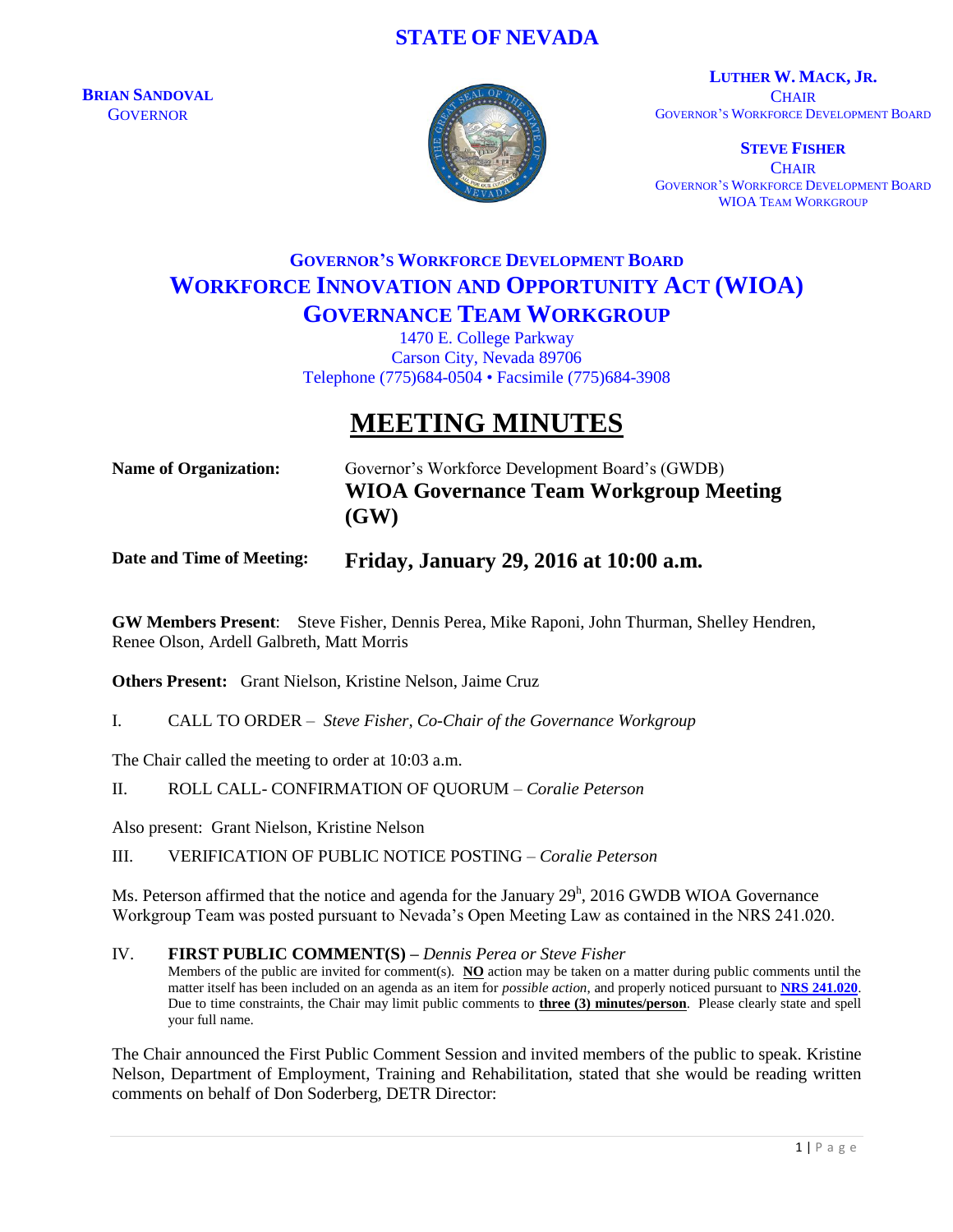**"Good morning, members of the WIOA Governance Workgroup. Thank you for the opportunity to comment and I apologize for not being able to be here in person today. I have read the comments and proposed language submitted by our Local Workforce Boards. It is the position of DETR to oppose these suggestions as they pertain to oversight by the state board and the containment of costs at future One-Stop centers.** 

**As I stated at last Thursday's state board meeting, I am impressed with the current management of both Workforce Connections and Nevada Works. To varying degrees, they both inherited incredibly bad situations. They both have improved the effectiveness, efficiency, and fiscal responsibility of their organizations. Hopefully, this improvement will continue. However, there is no guarantee that will happen. The talent of the individuals currently at the helm of these organizations does not relieve the need for substantial oversight—leaders come and go. A consistent and enduring process for effective oversight must be in place to ensure efficiency and effectiveness continues for now and in the future.** 

**Much of WIOA's policy thrust involves an enhanced integrated service platform. Currently, Local Boards, DETR, NDE, and DHHS provide services in a relatively separate manner. To truly take steps to integrate, all partners must have a place at the table with regard to costs. Today, DETR's participation in Nevada's only One-Stop- center is extremely expensive—almost double per employee of our own Job Connect locations. DETR uses mostly State funds to pay this high "per seat" cost. This is money that is not being used to train people, not being used to build careers, and not being used to move forward with the New Nevada. The cost containment and partner input provisions of the current State Plan draft were carefully crafted to ensure that we all work together to keep costs as low as possible. The goal is to put as much money as possible into training, not bricks and mortar. Future One-Stops must be built and operated at the lowest cost possible. The costs must be below what each partner can individually provide for the same service, or integration will fail. All partners must participate in reaching this goal.** 

**I wish you luck in your deliberations today. We at DETR appreciate your hard work and know how important it is. Thank you for this opportunity. "**

### **Don Soderberg Director, DETR**

Hearing no other public comments. Mr. Fisher went on to mention that he had spent the last  $2\frac{1}{2}$  days in a WIOA Conference in Washington, which was a very good conference with many participants. As a team, they came up with state commitments that they wanted to make from a state perspective and he wanted to share these with GW members.

- Commitment 1 -- Not being married to a specific design for our delivery system.
- Commitment 2 -- Making sure we serve the populations with the highest need first; develop performance measures for that.
- Commitment 3 -- Make sure our One Stop Career Centers look and feel like Bill Strickland's centers, that they are customer focused and don't feel like shabby government offices.

The Chair mentioned that one of the presenters at the event he attended was Bill Strickland, who talked about his process (his life) which revolved around building centers/schools in low-income areas, was he found very moving, and he encouraged GW members to view his presentation to better understand the importance of the environment (look and feel) of the One Stop Career Centers.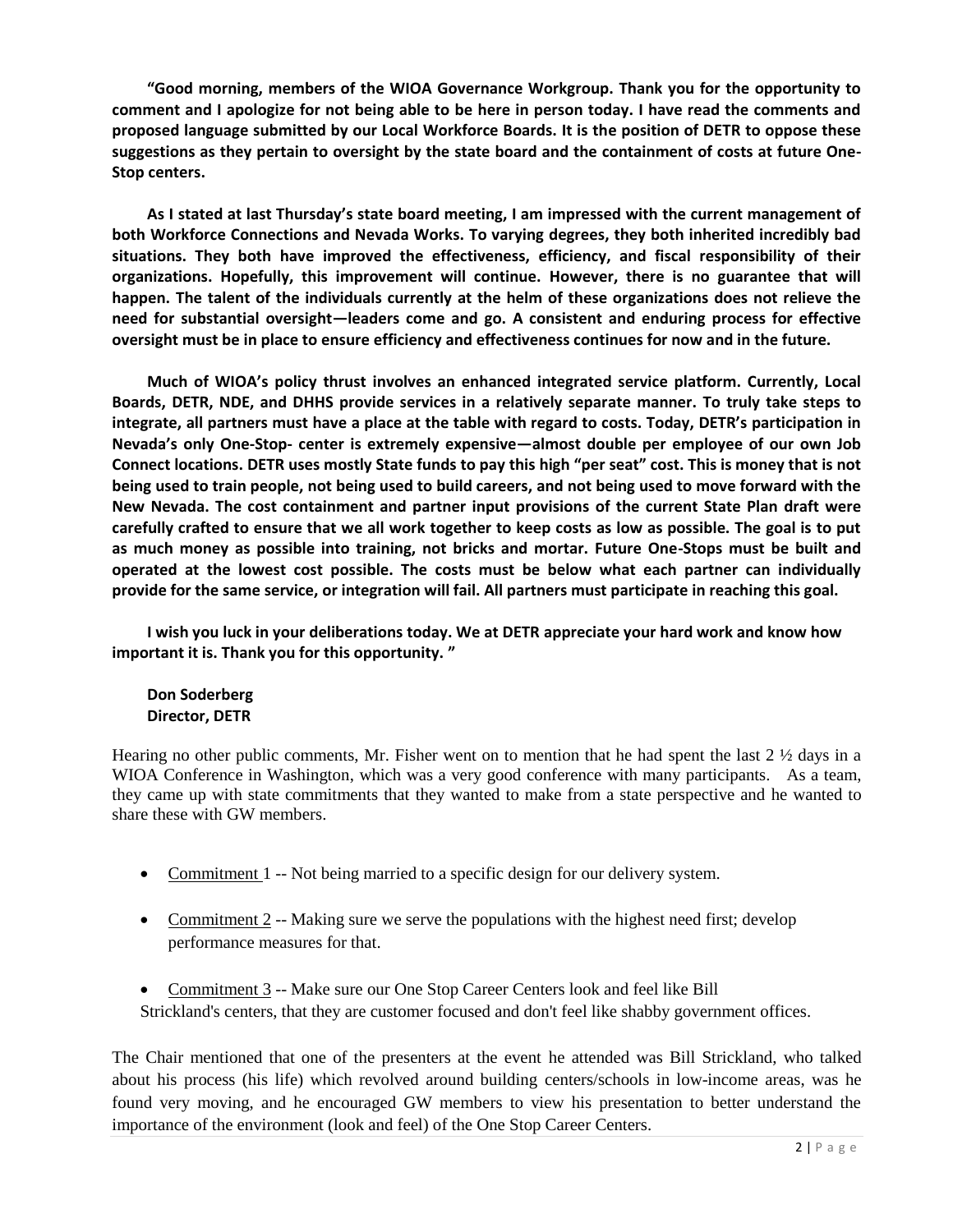To view this information: [www.ted.com/talks/bill\\_strickland\\_makes\\_change\\_with\\_a\\_slide\\_show](http://www.ted.com/talks/bill_strickland_makes_change_with_a_slide_show)

- Commitment 4 -- Continue this dialogue in hopes that DISRUPTIVE, even uncomfortable, INNOVATIVE conversations occur and produce a better system.
- Commitment 5 -- Put a stake in the ground for a population group like Disconnected Youth; be bold in creating Centers of Excellence the way Bill Strickland did.

At this juncture, the Chair noted that Matt Morris had joined the meeting. Hearing no other comments, Mr. Fisher closed the Second Public Comment Session and moved to the next agenda item.

V. **DISCUSSION/FOR POSSIBLE ACTION:** APPROVAL OF MINUTES: GW meetings held on January 15, 2016 - *Dennis Perea or Steve Fisher*

The Chair asked for approval of the January  $15<sup>th</sup>$  Meeting Minutes. A motion was made by Ardell Galbreth and was seconded by Mike Raponi. Steve Fisher and John Thurman abstained as they were not present for the meeting. All others approved and the motion carried with a majority vote.

## VI. **DISCUSSION/FOR POSSIBLE ACTION:** STATE PLAN REVISION REVIEWS – *Steve Fisher*

Steve Fisher thanked Kris Nelson for putting together a table of the revision comments that have been received thus far. He went on to ask GW members for their comments or action for the revisions that have been submitted. The first item to be addressed were the changes submitted by Ardell Galbreth, and highlighted in the Version 8.1, as well as in a shortened version distributed prior to the meeting.

Discussion ensued amongst GW members about the proposed changes to the State Plan draft, such as the state certification process.

Matt Morris noted that the points that members raised were significant to consider; however, one of the issues is *timing*. The Governor's office wants to see a Plan that has been vetted carefully/sufficiently by the Governance Workgroup in advance of it being presented to the Governor for approval. He asked how these suggestions could be incorporated meaningfully, moving away from striking the language of the Unified State Plan, but including the voice and concerns of the local boards.

Mike Raponi raised a motion that the Governance Workgroup will allow only additional non-substantive changes going forward. Matt Morris seconded this motion.

Further discussion ensued amongst GW members on what was meant by this motion ensued. For the purpose of clarification, Matt Morris suggested that they decide on each individual revision that has been proposed on the matrix prepared by Ms. Nelson. Mr. Raponi asked if the first proposed revision (brought forward by Ardell Galbreth) would be considered substantive, which Mr. Morris affirmed.

- Mike Raponi stated he would like to withdraw his original motion and amend it to go through each of the seven suggested revisions and vote on each of them individually. Matt Morris seconded this motion. Ardell Galbreth opposed the motion and all others voted to approve. The motion carried with a majority vote.
- Revision  $#1$  Matt Morris raised a motion that they do not incorporate Item  $#1$  as there are significant changes that will require time to vet. Mike Raponi seconded his motion.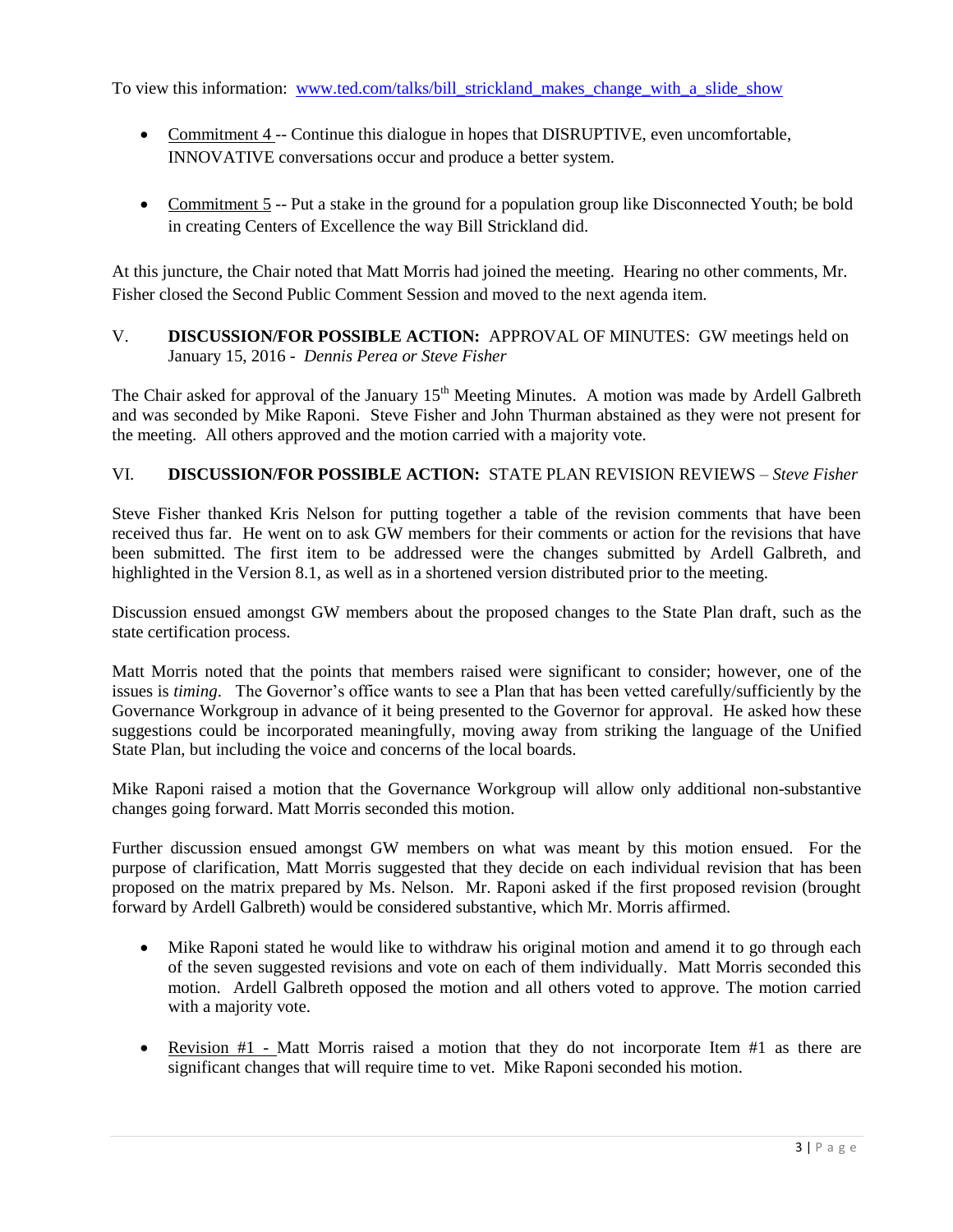Matt Morris restated that the Governance Workgroup has the responsibility to carefully vet the Plan before given to the GWDB for consideration. In the context of the Governor's Workforce Development should consider some of the proposed changes. Ardell Galbreth opposed the vote and all others approved and the motion carried with a majority vote.

- Revision  $#2 -$ Kris Nelson stated that this item constituted minor revisions. Shelley Hendren raised motion to approve this item be included in the State Plan. Ardell Galbreth seconded her motion. Mike Raponi abstained as he had not seen the proposed changes, and none were opposed. The motion carried with a majority vote.
- Exercision  $#3$  Kris Nelson stated that Cory Hunt is still working on both  $#3$  and  $#4$  –Matt Morris raised a motion that they table consideration of these items until the language is finalized in the February  $9<sup>th</sup>$  GW meeting. John Thurman seconded the motion.

Kris Nelson stated this proposed change was just expanding the language based on recent legislation and also clarification of the glossary.

All were in favor the motion carried unopposed.

Revision #5 – Matt Morris raised a motion to approve that they acknowledge the public comment from Mr. Gonzales that they reject the State Plan. Ardell Galbreth seconded his motion. Shelley Hendren asked that they add language to the motion that they will take no action on this item. Matt Morris withdrew his motion.

Kris Nelson mentioned that the State Board meeting the Governance Workgroup would be used as to vet public comments and make recommendations to the GWDB. She understood that Mr. Gonzales made the recommendation to reject the State Plan, particularly the Rehabilitation Division and that they receive no funding.

- Matt Morris moved that they reject the recommendation made in public comment noted as Revision #5. Ardell Galbreth seconded his motion. All were in favor and the motion carried unopposed.
- Revision #6 Motion was made by John Thurman to strike duplicative language in the State Plan as described by Mr. Raponi. Matt Morris seconded his motion. All were in favor the motion carried unopposed.

Revision #7 – Motion to add revision recommendations in Appendix C as proposed by Mike Raponi per review by Ken Zutter and not addressed in the Plan, and Brad Deeds added that changes to Title II assurances were included.

Discussion ensued amongst GW members. Ken Zutter recommended that assurances and performance tables are replaced as it will be in the best interest of the state to use the revised language. Any missing items could be addressed in the future modification period.

• John Thurman raised a motion that they take no action on Revision #7 and was seconded by Matt Morris. After further discussion amongst GW members about whether or not the proposed changes in this item were substantive. Mr. Thurman then modified his motion that the assurances and performance table be replaced in the plan. Matt Morris seconded. All were in favor and motion carried unopposed.

Mr. Fisher asked if there were any further discussion or other suggested revisions and Kris Nelson stated that there were no others to her knowledge; however, as the public comment period will be open until February  $8<sup>th</sup>$  so this Board will see any additional comments that were made to the matrix at the February  $9<sup>th</sup>$  GW